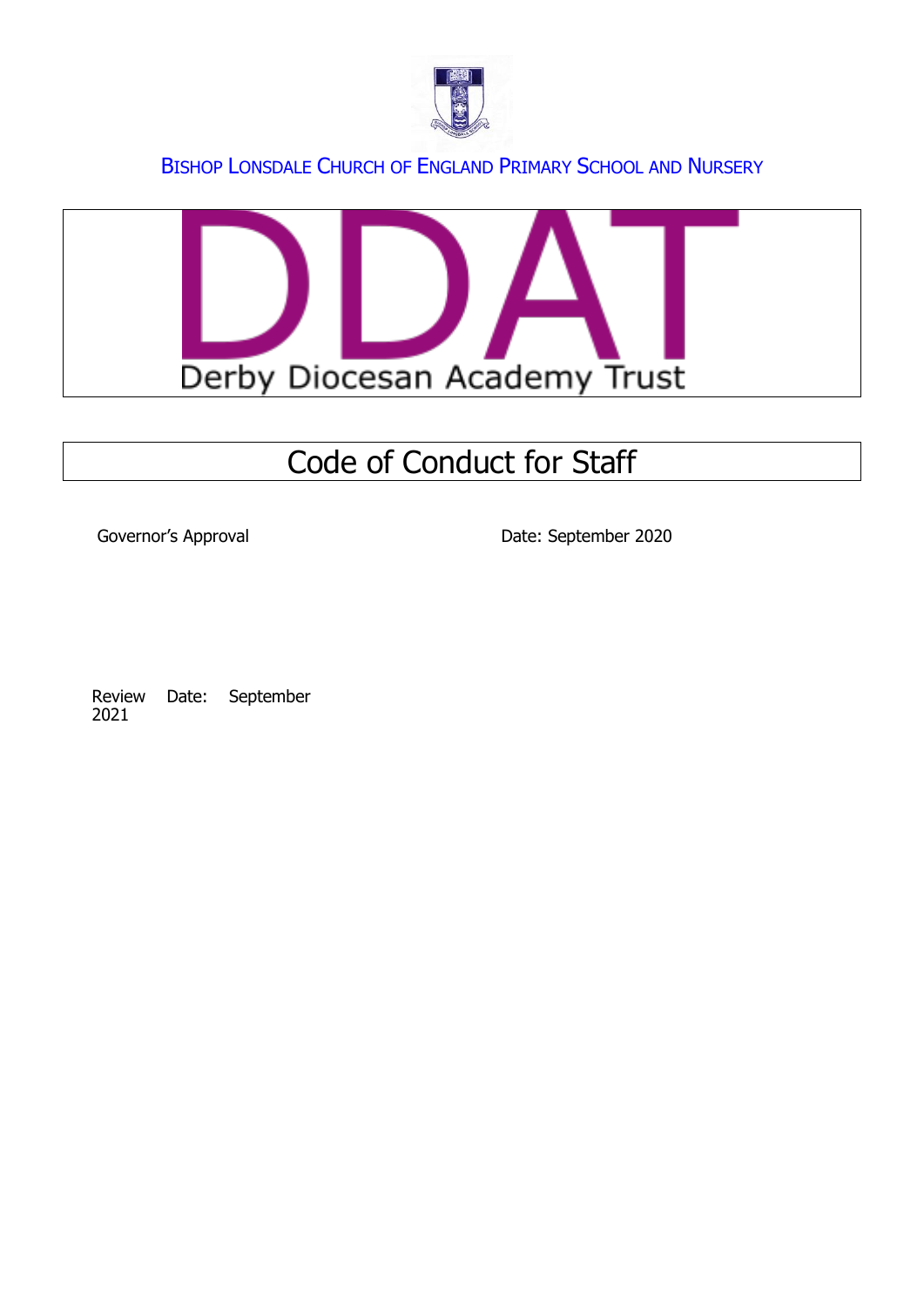

#### **Code of Conduct for Staff Employed in DDAT Schools**

#### **1.0 Purpose**

The people of Derbyshire are entitled to expect high standards of conduct from all employees of DDAT, including those who work in schools. This code of conduct has been drawn up by the Trust, it outlines the rules that apply to staff employed in schools and provides guidance to help keep to them. Individual schools may have additional rules and these will be brought to the attention of all employees. The code sets out the minimum standards that are expected of employees and provides a framework that will help to prevent misunderstandings or criticism.

#### **2.0 Roles and Responsibilities**

**Local Governing body:** The Local Governing Body has a general role in ensuring that appropriate standards of conduct are established and maintained. Members of the governing body may also be involved in dealing with specific declarations made by employees under the code.

**Executive Headteacher:** The Executive Headteacher is responsible for ensuring that staff are made aware of the Code of Conduct as part of their induction programme. They will also consider declarations made by the employees under the code and will ensure appropriate action is taken to deal with any alleged breaches.

**Employees:** All staff employed at DDAT schools are required to keep to the standards of this code and carry out their duties honestly and fairly. Failure to do so is a serious matter and could result in disciplinary action including dismissal. Staff should therefore read the document carefully and if they have any queries contact their immediate line manager or Executive Headteacher.

#### **3.0 Policy statement**

Derby Diocesan Academy Trust (DDAT) endorses the Seven Principles of Public Life proposed by the Committee on Standards in Public Life chaired by Lord Nolan. These are:

#### **Selflessness**

People who work for the public should take decisions by thinking only of the public interest. They should not do so in order to gain any benefits for themselves, their family or their friends.

#### **Integrity**

People who work for the public should not put themselves under any financial or other obligation to any outside person or organisation that might influence them in carrying out their official duties.

# **Objectivity**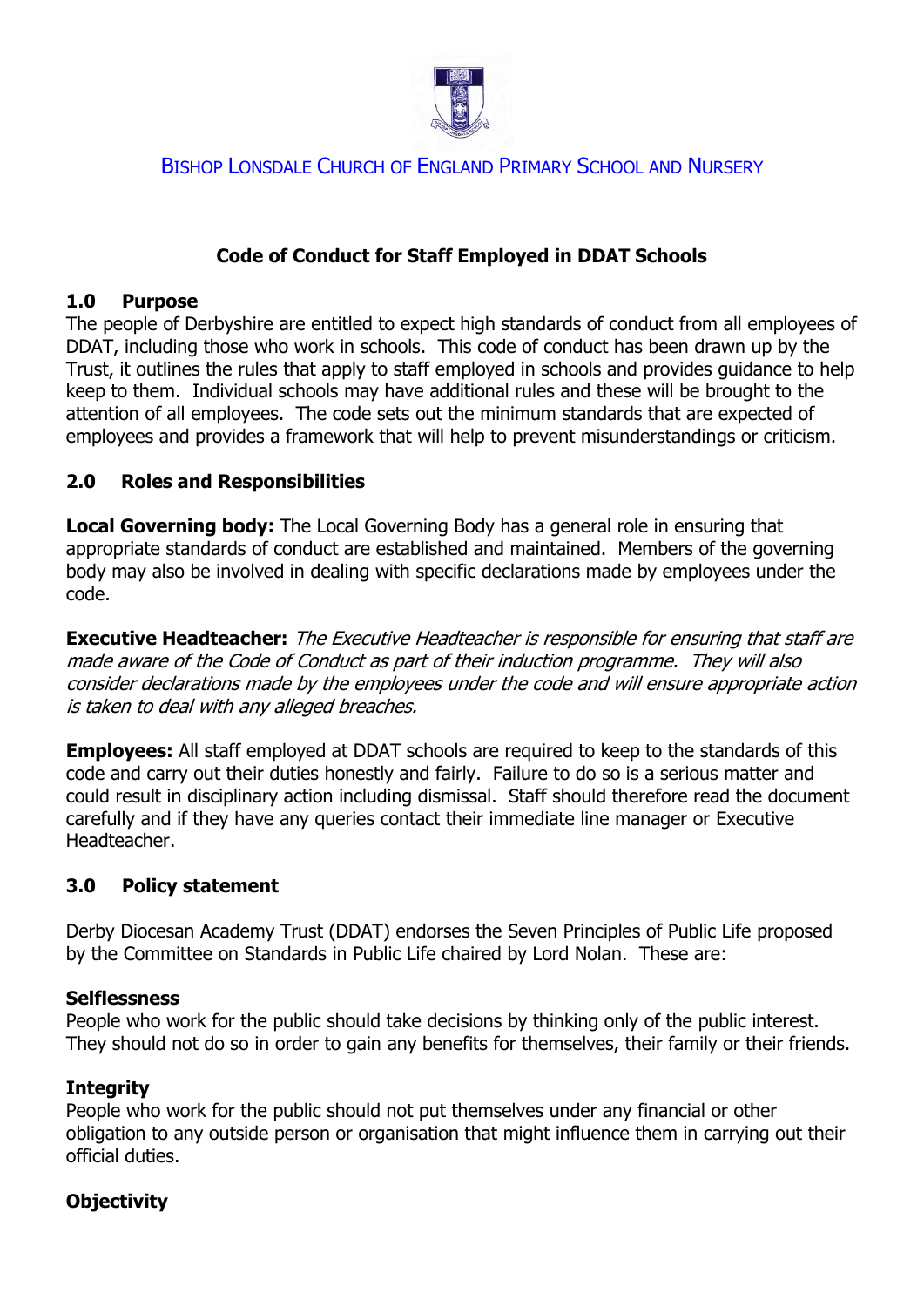

In carrying out public duties, including making public appointments, awarding contracts, or recommending individuals for rewards or benefits, choices should only be made on merit.

#### **Accountability**

Those working for the public must answer for their decisions and actions to the public and be open to whatever questioning is appropriate to their job.

#### **Openness**

People who work for the public should be as open as possible about and give reasons for decisions and actions they take. They should restrict information only when the wider public interest clearly requires this.

#### **Honesty**

Those working for the public have a duty to declare any private interests to do with their public duties. They must resolve any possible conflicts of interest in a way which protects the public interest.

#### **Leadership**

People who work for the public should promote and support these principles by leadership and example.

DDAT and the Local Governing Bodies of all Academies also expect employees to operate in accordance with the codes of conduct provided by their relevant professional body.

#### **4.0 Standards**

All employees are expected to give the highest possible standard of service and to carry out their duties honestly, fairly and in line with the distinct Christian ethos of all DDAT schools.

All employees must report to their Executive Headteacher, or in the case of an allegation against the Executive Headteacher the chair of governors, anything illegal, improper or a breach of procedure. Employees will be not be penalised for doing this as long as they act in good faith. The Executive Headteacher or chair of governors must record, investigate and take appropriate action on such reports.

It is not enough for people working for the public to avoid doing wrong. All employees should avoid anything which could give the impression or appearance of doing wrong.

# **5.0 Safeguarding welfare of children and young people**

All staff are required to work within the 'Guidance for Safer Working for Adults who work with Children and Young People' provided by the DfE, Keeping Children Safe in Education" (2018), which is the statutory guidance for Schools and Colleges. The guidance is available via the following link: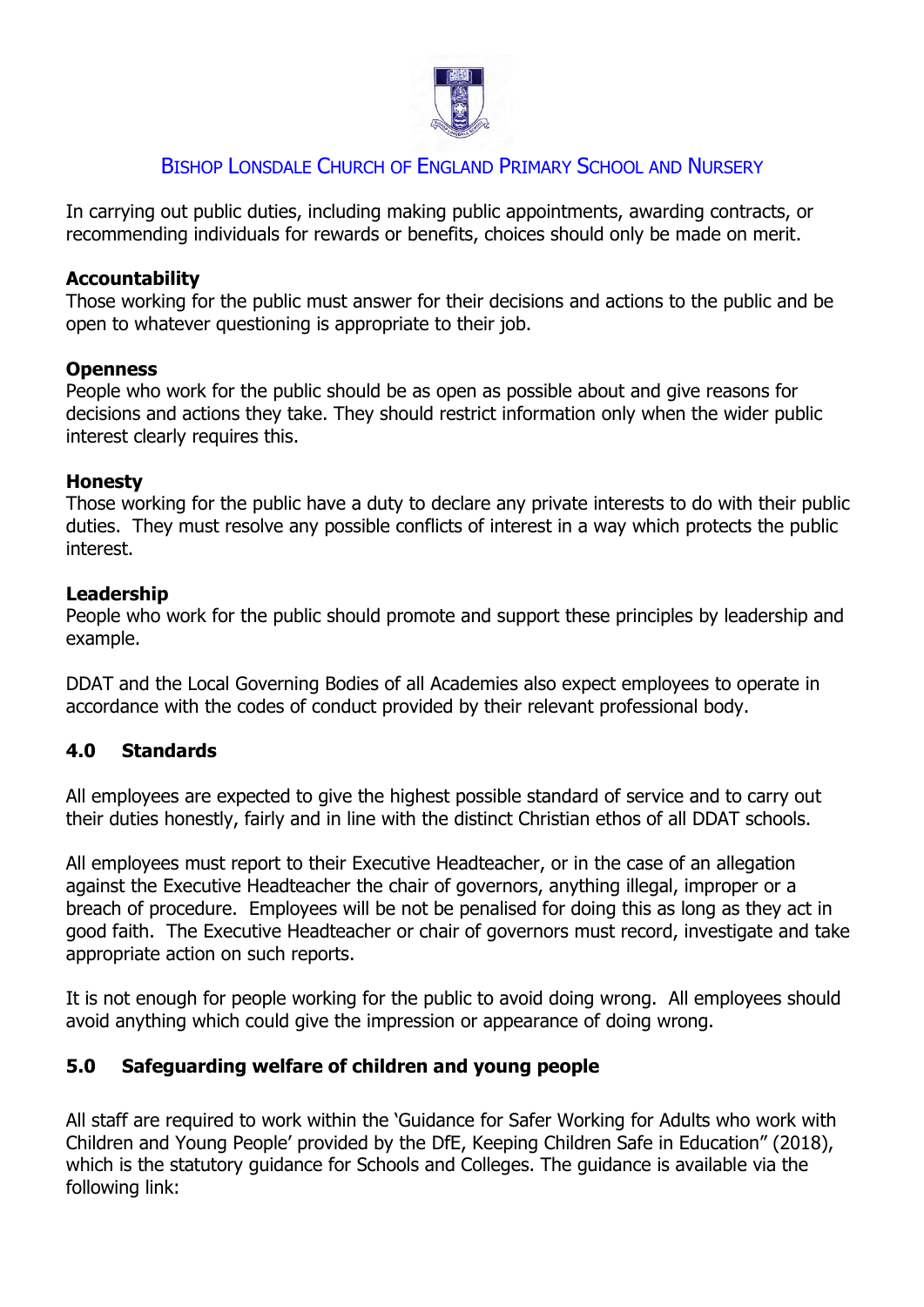

[https://www.gov.uk/government/uploads/system/uploads/attachment\\_data/file/550511/Keepin](https://www.gov.uk/government/uploads/system/uploads/attachment_data/file/550511/Keeping_children_safe_in_education.pdf) [g\\_children\\_safe\\_in\\_education.pdf](https://www.gov.uk/government/uploads/system/uploads/attachment_data/file/550511/Keeping_children_safe_in_education.pdf)

and any additional guidance provided by the school. This aims to safeguard children and young people and reduce the risk of staff and other adults in schools being falsely accused of improper or unprofessional conduct.

Staff receiving information about allegations of child abuse should report such information to the Executive Headteacher as DSP, as set out in the school's Child Protection Policy. If the allegations are against the Executive Headteacher, the information should be reported to the chair of governors in accordance with the school's Procedure for Dealing with Allegations of Abuse Made Against Staff, Volunteers and Agency Workers.

# **6.0 Disclosure of information**

The law requires that certain types of information must be open to councillors, governors, auditors, government departments, service users and the public. An employee should always check first with the Executive Headteacher if they are in any doubt as to whether the particular information should be released. The Executive Headteacher may seek advice from the Trust.

Employees must not use any information they get in the course of their employment for personal gain or benefit. They must not pass information on to others who might use it for their own gain.

Employees must only give confidential information or documents to those who have a legitimate right to them. They can only give information stored on computer systems in accordance with the requirements of the Data Protection Act 1998, as described in Annex A.

Employees other than the Executive Headteacher should not make statements directly to the press or other media without first obtaining the approval of the Executive Headteacher, except in the case of trade union representatives who are communicating with the media in that role. The Executive Headteacher should consult with the chair of governors before making statements to the press or other media on major policy issues.

# **7.0 Political neutrality**

Employees serve their governing body as a whole and must treat all governors equally and make sure that their individual rights are respected.

Employees must not allow their own political opinions to interfere with their work.

Employees may not display political posters, including election material, in areas of school premises or other DDAT buildings which the public has access to. Trade union representatives may display trade union/association views on current issues on the appropriate authorised notice boards within the school.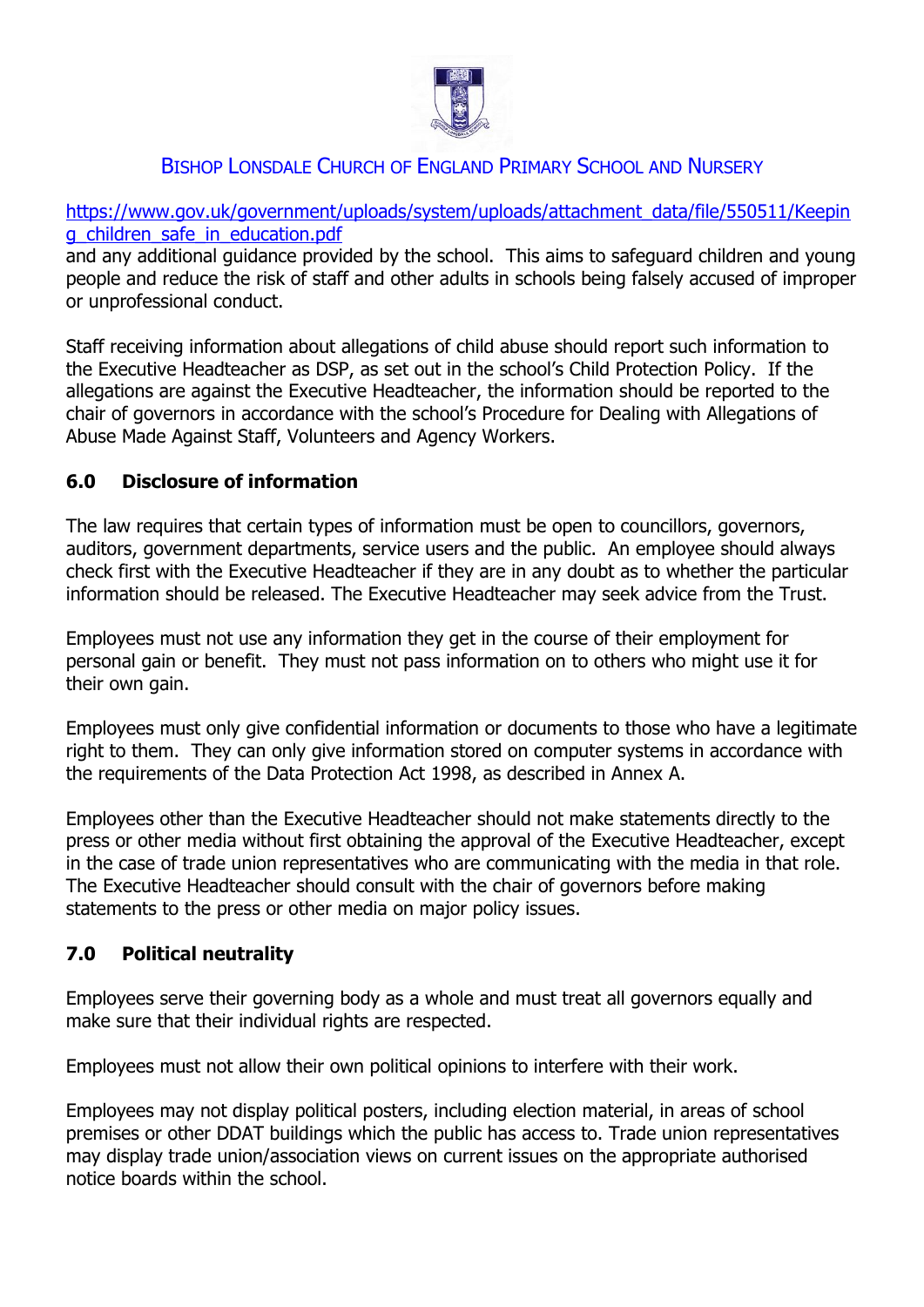

Where political views are brought to the attention of pupils within the school or during extracurricular activities they should be in the form of a balanced presentation of opposing views.

#### **8.0 Relationships**

**With governors:** Mutual respect between employees and governors is essential to good school governance. An employee who believes that a governor has acted improperly towards them may report the matter to their Executive Headteacher who will take appropriate action.

**With the local community and service users:** Employees are expected to be polite, efficient, fair and impartial when they provide services to all groups and individuals within the community they serve.

**With contractors and suppliers:** All relationships of a business or personal nature outside work with external contractors or suppliers must be declared to the Executive Headteacher at the earliest opportunity. Orders and contracts must be awarded on merit and no special favour should be shown to anyone.

#### **9.0 Recruitment and other employment matters**

Employees involved in appointing people to posts should ensure that they follow the Trust's Safer Recruitment Policy.

In order to avoid any possible accusation of bias, employees must not be involved in any appointment where they are related to or have a close personal relationship outside work with the person applying. Staff shall disclose to the Executive Headteacher any relationship with any person who they know is an applicant for a post at the school.

Employees should not be involved in, or try to influence, decisions relating to discipline, promotion or pay for any employee who is a relative or with whom they have a close personal relationship outside work.

# **10.0 Commitments outside work**

Employees' off-duty hours are their private concern as long as they do not:

- **•** Put their private interests before their duty to the school or local Trust;
- **•** Put themselves in a position where their duty and private interests conflict or could appear to conflict; or
- Do anything which could adversely affect their suitability to carry out their duties or the reputation of the school or Trust.

Teaching staff or support staff graded above Scale 6 (or its equivalent) may not carry out any other business or take up any additional employment without the permission of the governing body. Employees should complete the appropriate form and submit it to the Executive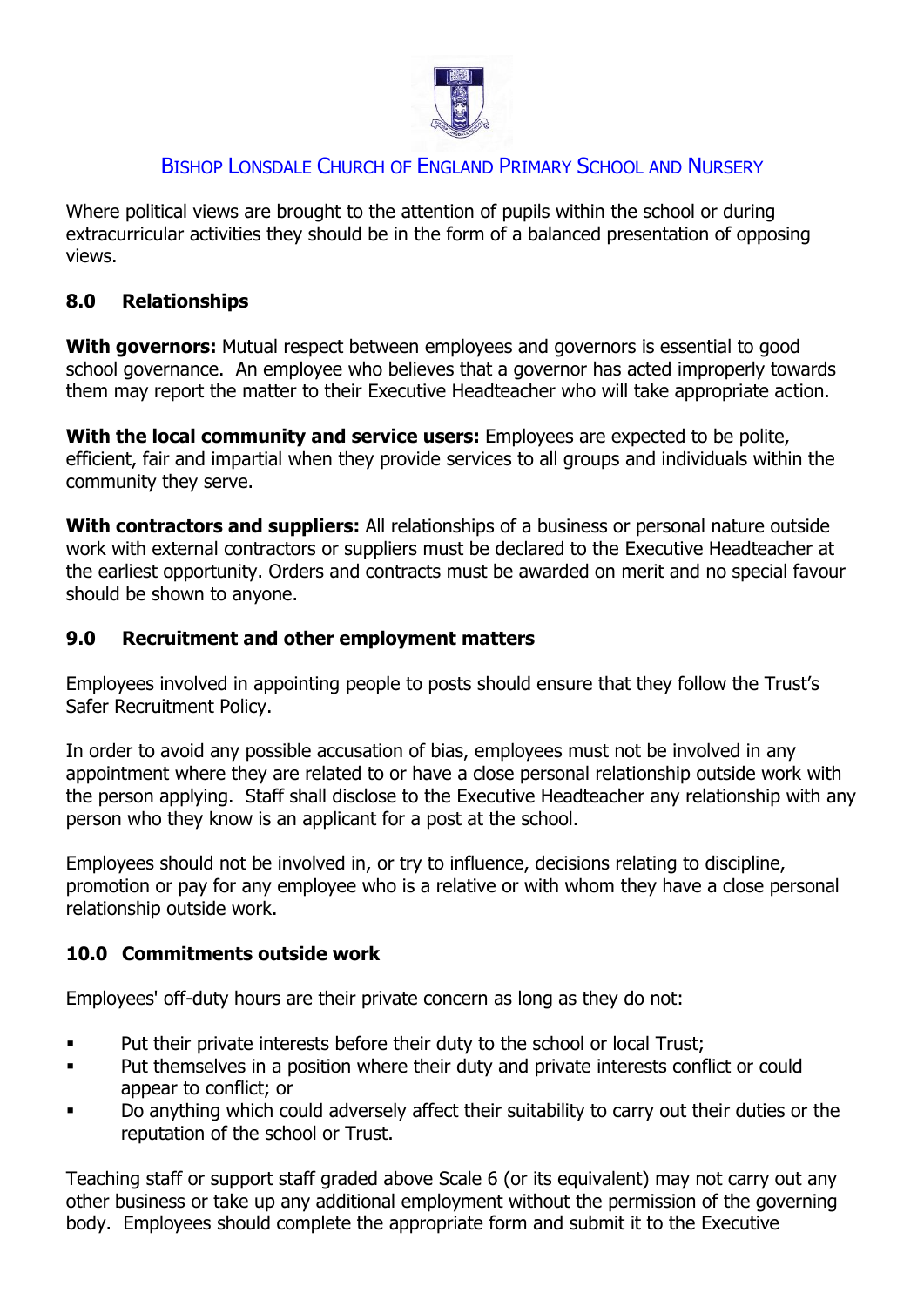

Headteacher. The governing body will not unreasonably prevent you carrying out other employment. However this employment must not, in the view of the governing body, conflict with its interests and specific conditions may be laid down. The following conditions apply to all commitments outside work:

- **Employees must not carry out private work (whether paid or unpaid) relating to the** school or Trust without permission from the Executive Headteacher;
- **Employees must not carry out any work related to a private interest (including taking or** making telephone calls) during normal working hours;
- An employee must not use the school's facilities or equipment or confidential information; and
- All approvals will be reviewed and may be withdrawn if thought necessary.

Some staff, particularly teachers, may wish to use their professional expertise to do other work, for example examination marking or private tuition. It is recognised that this can be of value to the school. The governing body will not normally prevent employees from undertaking additional employment if it is satisfied that it does not conflict with the interests of or weaken public confidence in the school or Trust.

The provisions of this section are not intended to apply to trade union officers engaged in legitimate trade union duties and activities.

#### **11.0 Personal interests**

Employees must declare to the Executive Headteacher on the appropriate form, any financial or non-financial interests that could conflict with the school's or local Trust's interests.

Section 117 of the Local Government Act 1972 requires employees to make a formal declaration about any contract with the school or local authority where they have a financial interest, as set out in Annex B. Employees should complete the appropriate form and send this to the Executive Headteacher. Failure to comply with this is a criminal offence.

Employees must not be involved in decisions about matters in which they have a personal interest.

Employees must declare membership of any organisation that is not open to the public, does not have formal membership and has secrecy about rules, membership or conduct. A definition of such an organisation is provided in Annex C. Employees should complete the appropriate form and send it to the Executive Headteacher or, in the case of the Executive Headteacher to the chair of governors.

# **12.0 Equality**

All members of the local community and employees have a right to be treated fairly and equally. Employees must follow the governing body's policies on equal opportunities.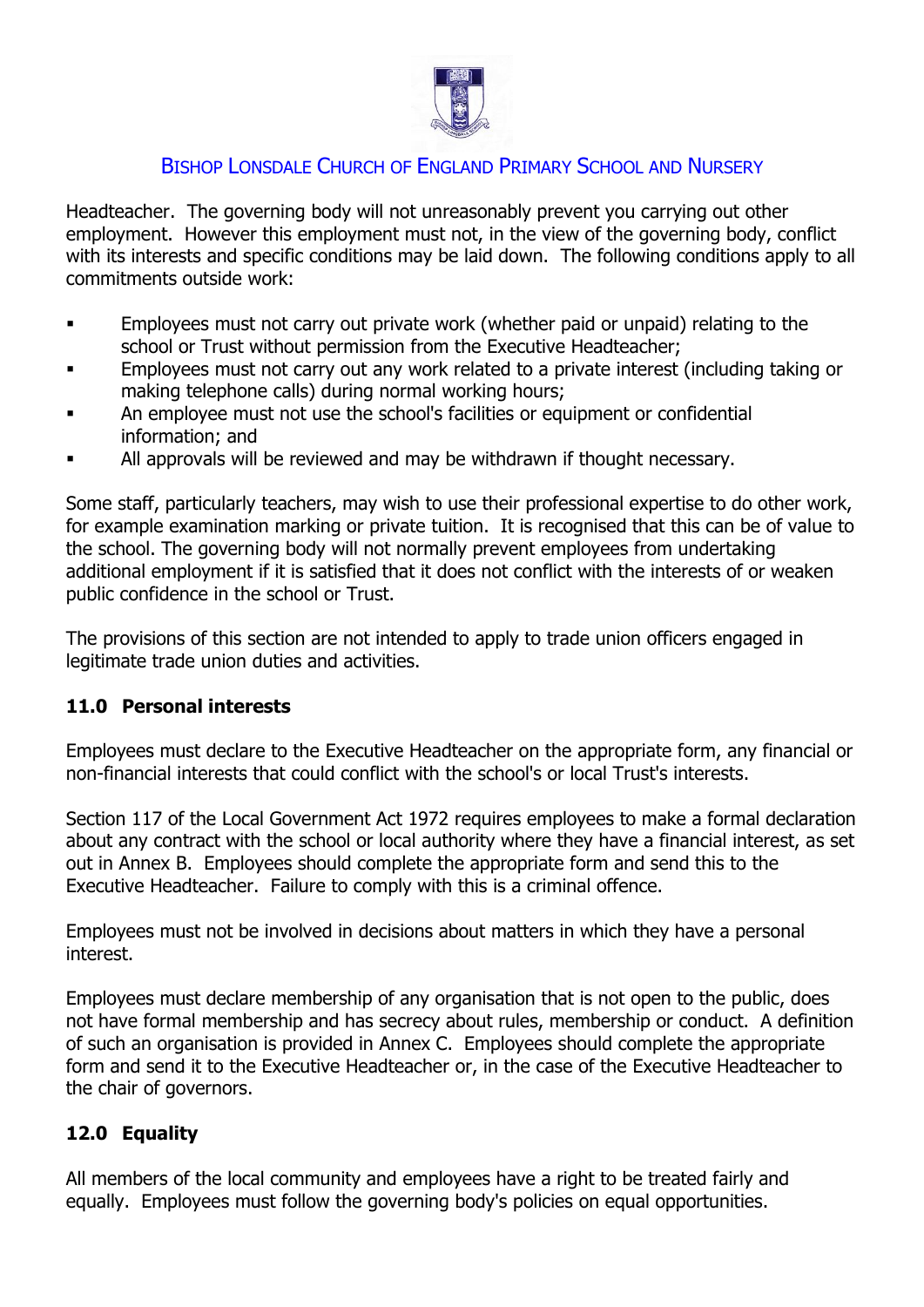

# **13.0 Tendering procedures**

Employees involved in the tendering process or dealing with contractors should make sure that they know the separate roles of client and contractor. A summary of key legal conditions is provided in annex D.

Employees must deal fairly and impartially with all customers, suppliers and other contractors and sub-contactors.

Employees who access to confidential information on tenders or costs relating to contractors must not give that information to any unauthorised person or organisation.

# **13.0 Corruption**

It is a serious criminal offence under the Prevention of Corruption Acts for employees to corruptly receive or give any gift, loan, fee, reward or advantage or to show favour or disfavour to any person. If an allegation is made it is for the employee to prove that any rewards have not been corruptly gained or given. A summary of the legal provisions appears in Annex E.

# **14.0 Use of financial resources**

Employees involved in financial activities and transactions must follow the school's financial regulations and guidance and Academies Financial Handbook.

They must use public funds in a responsible and legal way, try to make sure that the school provides value for money to the local community and avoid legal challenges to the school or Trust.

# **15.0 Gifts and other benefits**

The offer of gifts or benefits in kind to employees (or their partners or family members) arising from their official duties could cause conflict between their private and public interests.

Unless the exceptions below apply, employees should refuse any personal gift offered to them, their partner or family member by any person or organisation who has dealings with the school or Trust. Employees must declare any offer on the appropriate form and say what action they have taken. This should be given to the Executive Headteacher or the chair of governors if the offer is to the Executive Headteacher. The exceptions are:

- Gifts made at the end of a courtesy visit to an organisation that are of a promotional nature and of a kind normally given by the organisation;
- Gifts of token value such as diaries, calendars and pens; or
- Gifts of token value given by pupils or parents at Christmas or at the end of term.

As offering gifts is a common practice in the business world particularly at Christmas time, they should be refused politely. If, for example, a gift is simply delivered to an employee's place of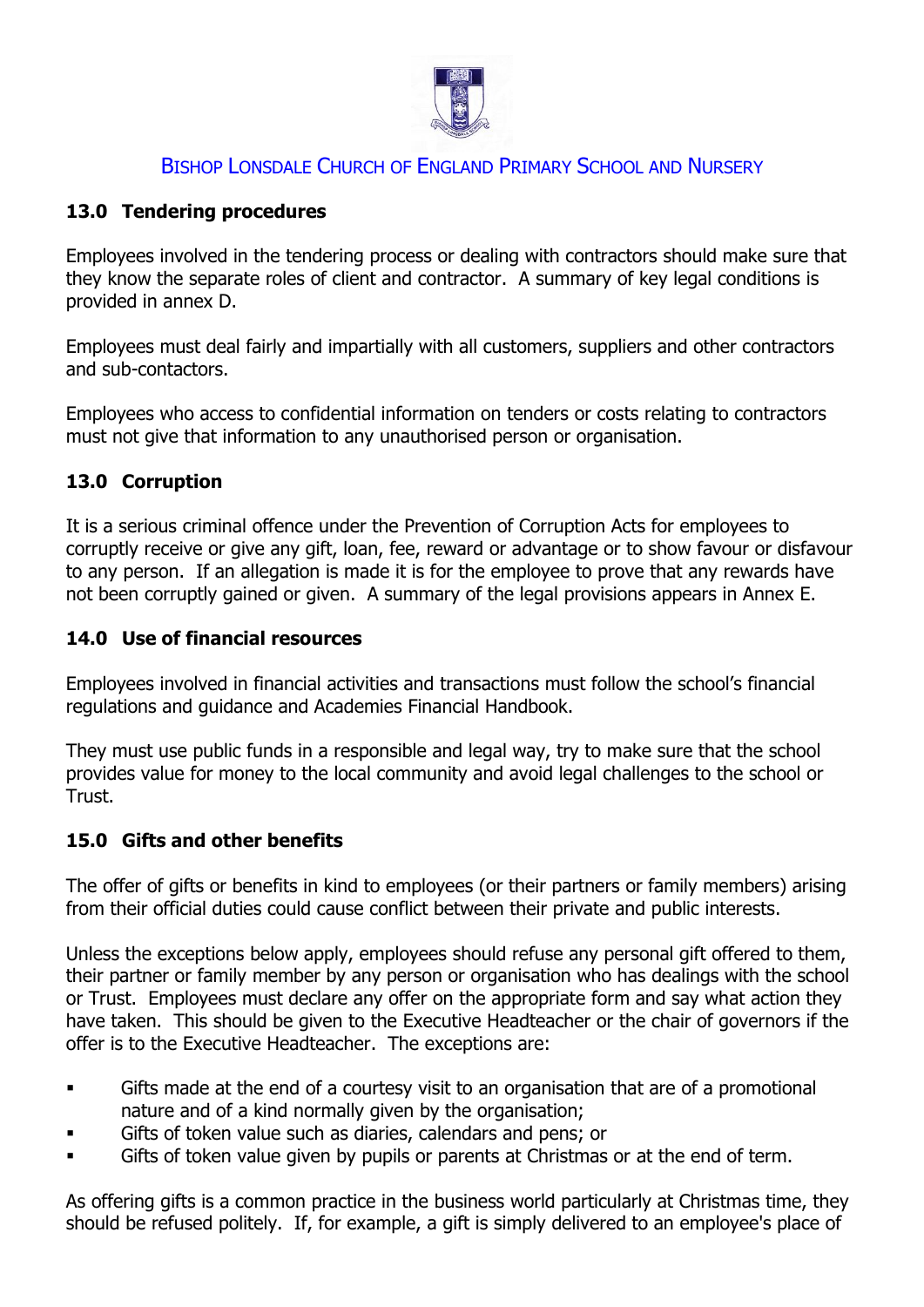

work, there may be a problem returning it, in which case, it should be immediately reported to the Executive Headteacher or chair of governors who will decide on the appropriate action.

Employees who have a caring role or who provide a direct personal service may come across special problems. For example, parents may wish to say thank you by offering gifts or money. This needs to be handled tactfully. Employees should refuse gifts politely and explain why they cannot accept them. Where it has not been possible to return a gift, this must be reported immediately to the Executive Headteacher who will give more guidance.

# **16.0 Hospitality**

A modest amount of entertainment is a normal part of public life but it is important not to risk undermining public confidence or allow it to appear that it may improperly influence the way employees carry out their duties.

Employees must be particularly careful if they are offered hospitality by someone who wants to do business with or obtain a decision from the school or Trust. It is important to avoid any suggestion of improper influence. Employees should accept an offer of hospitality only if they genuinely need to go to an event to receive or give information, represent the school in the community or make prior visits to check arrangements, particularly in relation to health and safety (for commercially organised visits, journeys or activities involving pupils). They should only accept offers to attend purely social or sporting occasions if these are part of the life of the community or the school should be seen to be represented.

If hospitality has to be declined, this should be done politely with an explanation of the rules on hospitality.

Employees should use the appropriate form to notify all offers of hospitality to the Executive Headteacher or to the chair of governors if the offer is made to the Executive Headteacher. This is not required if the hospitality is of token value, for example a single drink.

# **17.0 Sponsorship**

The above rules relating to gifts and hospitality also apply where an outside organisation wishes to sponsor or is approached to sponsor a school activity. This may be by invitation, tender, negotiation or voluntarily. Employees should be particular careful when dealing with current or potential contractors.

Any employee who, or whose partner or family member, would directly benefit from sponsorship of an activity by the school, must declare this on the appropriate form and send it to the Executive Headteacher or the chair of governors in the case of the Executive Headteacher.

Employees must give impartial advice and avoid any conflict of interest where the school gives support in the community through sponsorship, grant aid or financial or other means.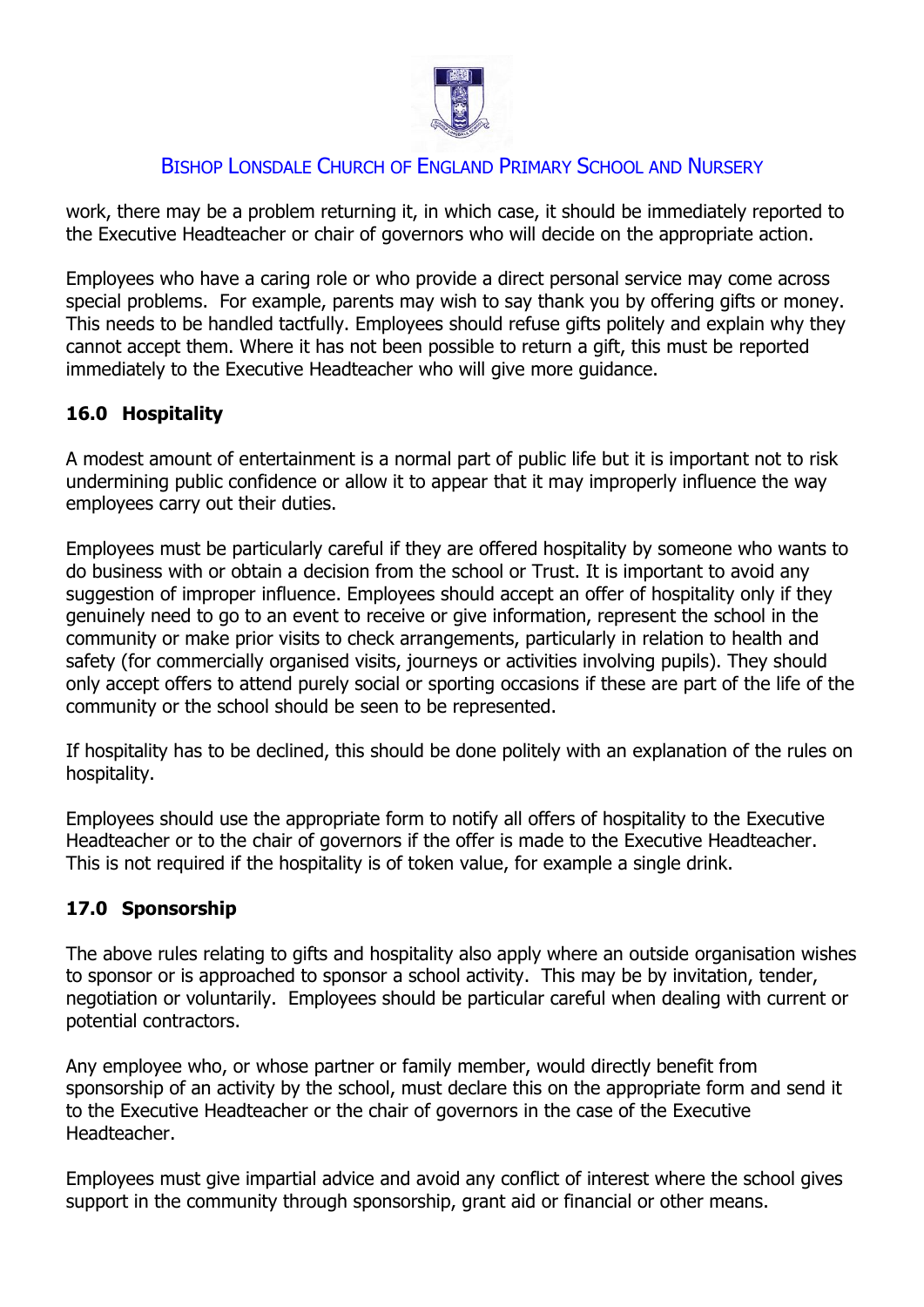

# **18.0 Retention and access to declarations**

Declarations made on appropriate forms are subject to the retention periods and access categories set out below:

| <b>Declaration</b>      | <b>Retention</b>       | <b>Access</b>        |
|-------------------------|------------------------|----------------------|
| Relationship with       | Kept for 3 years after | <b>Public access</b> |
| external contractor or  | end of employment      |                      |
| supplier                |                        |                      |
| Relationship with       | Kept for 3 years       | Internal access      |
| candidate for           |                        |                      |
| employment              |                        |                      |
| Approval for outside    | Kept for 3 years after | Internal access      |
| <b>interests</b>        | end of employment      |                      |
| Declaration of personal | Kept for 3 years after | Internal access      |
| <b>interests</b>        | end of employment      |                      |
| Financial interest in   | Kept indefinitely      | <b>Public access</b> |
| contract                |                        |                      |
| Membership of secret    | Kept for 3 years after | Access controlled    |
| societies or            | end of employment      | by monitoring        |
| organisations           |                        | officer              |
| Offers of gifts         | Kept for 3 years       | Internal access      |
| Offers of hospitality   | Kept for 3 years       | Internal access      |

Public access is allowed in situations that can raise particular public concerns (since they relate to financial interests) and the public interest in being able to see that appropriate declarations are made and the extent to which employees have such relationships overrides the need to protect the personal privacy of employees.

Internal access by governors, Trust members, councillors, local authority officers or district audit concerns declarations that relate primarily to the personal interests of employee. This is to maintain a balance between public interest and privacy issues.

The Trust's monitoring officer (Academy Business Director) controls access to declarations of membership of secret societies or organisations. Membership of these organisations is not unlawful. Disclosure is required so that the school and Trust can satisfy themselves on matters of propriety that may arise in connection with such organisations. Access will only be provided where the monitoring officer is satisfied that there are reasonable grounds for access in connection with investigations of a complaint or other legitimate concerns.

#### **19.0 Relationship with other policies and procedures**

**Disciplinary Procedure:** This procedure should be used to deal with an allegation against a member of staff that they have acted in breach of this Code of Conduct.

**Child Protection Policy:** This should be followed if an allegation concerns abuse of a child.